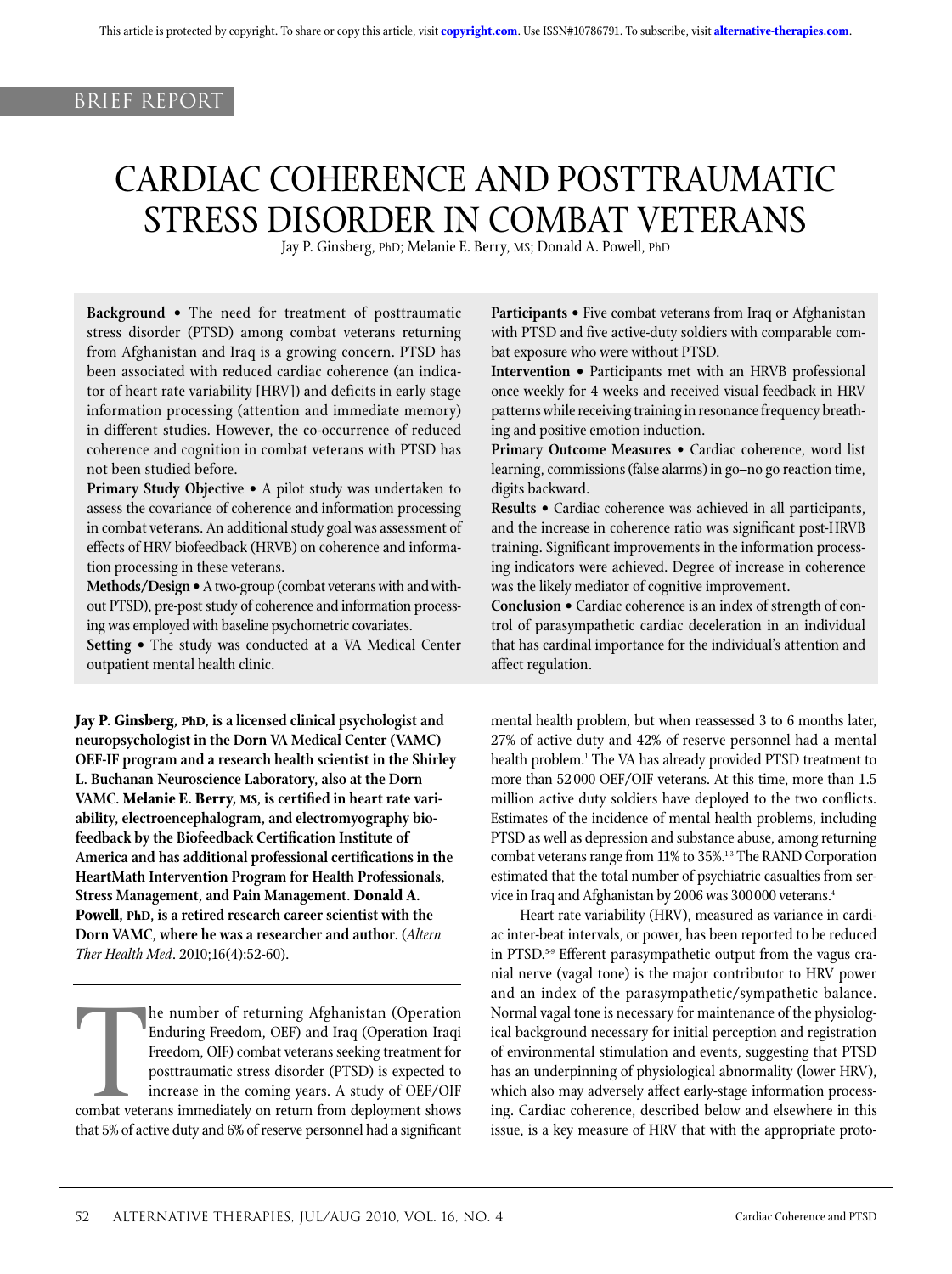cols can provide a better index of parasympathetic function than measures such as high-frequency power as well as indicate the degree of synchronized activity in the autonomic nervous system (ANS) and some higher-level brain systems.<sup>10</sup>

Several studies have shown that increased HRV power is significantly associated with improved cognitive performance in adults, measured as academic measures in middle school students with ADHD,<sup>11</sup> immediate memory,<sup>12</sup> working memory,<sup>13</sup> and auditory discrimination reaction time.<sup>14</sup> Additional but indirect evidence of this comes from a study of patients with Alzheimer's disease who cognitively improved after vagal nerve stimulation.<sup>15</sup>

Evidence that there are deficits in attention (ATTN) and immediate memory (IM) associated with PTSD in combat veterans can be found in the literature.<sup>16-21</sup> However, the impact of reduced HRV on ATTN/IM deficits in combat veterans with PTSD has not been studied. This pilot study aimed to assess the extent to which HRV and ATTN/IM covary in combat veterans. If normal vago-sympathetic balance is altered in favor of sympathetic tonus in combat-related PTSD (PTSD+), it follows that restoration of a normal balance may lead to amelioration of the effects of PTSD. The goal of this pilot study was to further test this idea by assessing the effects of HRV biofeedback, an intervention that is known to improve HRV and increase coherence, on HRV and ATTN/IM in these veterans.

## **Methods**

## **Study Setting**

The study was conducted onsite at Dorn VA Medical Center, Columbia, South Carolina, after all regulatory approvals were obtained.

## **Participants**

PTSD+ veterans were recruited from the VA Medical Center's mental health outpatient clinic. Inclusion criteria for PTSD+ subjects were combat experience in either Afghanistan or Iraq, a diagnosis of PTSD, and receiving current treatment for PTSD. Exclusion criteria for potential participants were known or suspected histories of acquired neurocognitive deficits including even mild traumatic brain injury; any neurological disorder; history of PTSD, depression, or alcohol or other substance abuse/dependence prior to OIF/OEF deployment; history of diagnosis or treatment for seizure disorder; current prescription for an acetylcholine esterase inhibitor, beta-blocker, serotoninnorepinephrine reuptake inhibitor, or neuroleptic (typical or atypical antipsychotic); evidence of active substance abuse or dependence; lifetime history of major depression, bipolar, psychotic, panic and/or obsessive-compulsive disorders; cardiovascular disease including use of pacemakers, bypass surgery, or heart transplant. Combat veterans without PTSD served as controls. Controls were active-duty soldiers from the nearby Air National Guard base. Inclusion criteria for controls was combat experience in Afghanistan or Iraq. Exclusion criteria were the same as for the PTSD+ subgroup. Five combat PTSD+ veterans and five control veterans were enrolled in the pilot study.

## **Intervention**

Baseline HRV was measured using the emWave HRV monitoring system (HeartMath, LLC, Boulder Creek, California) with application software that records and exports R-R interval data. HRV was measured for 10 minutes during the first session before any training in the HRV biofeedback (HRVB) technique was delivered. During the initial pre-training HRV session, all participants were presented with a scenic picture on the computer screen during HR recording. Thus, no visual feedback on heart rate was provided before training. The post-training resting HRV also was recorded for 10 minutes while participants passively viewed a scenic picture.

The HRVB training intervention used the emWave system. HRVB is an interactive procedure using a hardware/software system to monitor and display individuals' HRV patterns in real time. During biofeedback training, the participant viewed a split computer screen monitor that shows the HRV power spectrum in real time so that the participant can visualize the impact of the techniques. Visual feedback of HRV (either quantitative display of the power spectrum or as animated challenge games) was provided as participants practiced the techniques of attention focusing, resonant frequency breathing (RFB), and positive emotion induction. As a result, changes in HRV patterns can be readily seen. The visual feedback enables associations to be formed between the techniques and HRV patterns indicative of shifts toward higher vagal parasympathetic output (0.1 Hz wave), which leads to self-regulation of the ability to achieve coherence.

Participants received HRVB training from an HRVB professional during weekly sessions over a 4-week period using the Quick Coherence Coach method. Before HRVB training, the biofeedback professional (BFP) discussed individual issues (pain, stress, sleep issues, relationship issues, etc) and goals. During HRV baseline recording, the BFP observed irregular breathing patterns, and the physiological connection between RFB and HR (accelerating on inhale, decelerating on exhale) was introduced, which leads to RFB pattern. The physiological connection between RFB and HR (accelerating on inhale, decelerating on exhale) was then introduced, leading to corrective breathing and the RFB pattern (5-6 breaths per minute).

The BFP then developed a positive emotional state in the subject with the statement, "Engage your emotions by recalling and thinking about something you are grateful for or are appreciative or proud of or love." After the positive emotion aspect was introduced, the BFP instructed the visualizer to "experiment" with the various positive emotions and find which produced the greatest 0.1 Hz peak. There were occasional shifts between the visualizer screen and the power spectrum screen so that the actual development of a 0.1 Hz peak could be seen. A home unit Personal Stress Reliever (PSR) was loaned to the participant to use at home and throughout the day, enabling them to practice the skills and transfer them to life situations in times of increased stress.

## **Variables**

Baseline psychometric variables were assessed with the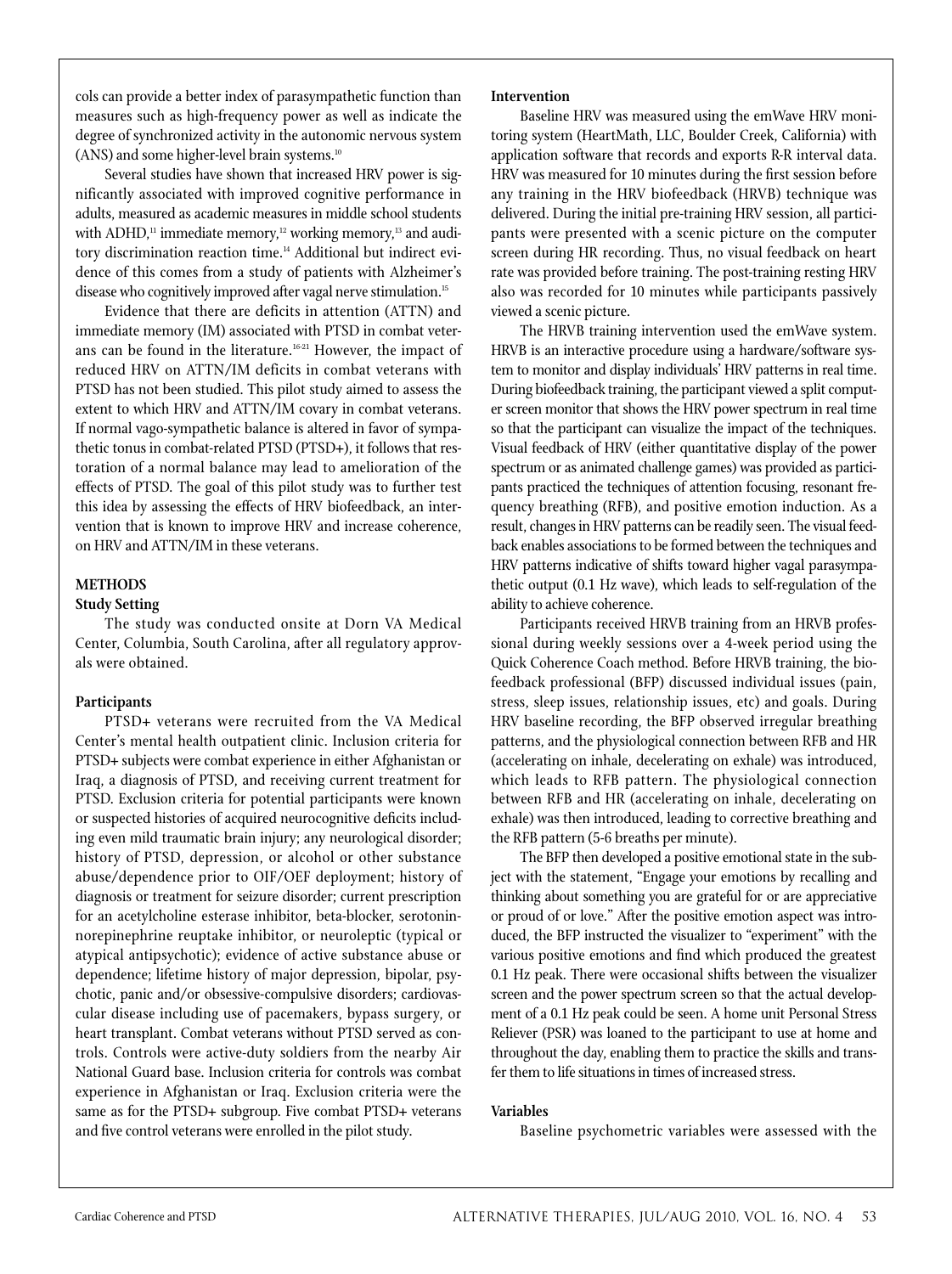following instruments. PTSD was assessed with the Clinician-Administered PTSD Scale (CAPS); depression was assessed with the Zung Depression Scale; anxiety was assessed with the Spielberger State-Trait Anxiety Inventory. Baseline psychometric variables were used as potential covariates and were not measured post-HRVB training.

Cardiac coherence was assessed using the latest method.<sup>22</sup> Coherence is characterized by a narrow, high-amplitude, easily visualized peak that falls into the upper low-frequency (LF) or lower high-frequency (HF) bands (0.09-0.14 Hz). Coherence is operationalized by identifying the maximum peak in the 0.04 Hz to 0.26 Hz range (the frequency range within which coherence and entrainment can occur), calculating the integral in a window 0.030 Hz wide centered on the highest peak in that region, then calculating the total power of the entire spectrum. The coherence ratio is formulated as: coherence = peak power / (total power – peak power)<sup>2</sup>.<sup>22</sup> This method provides an accurate measure of coherence that allows for the nonlinear nature of the HRV waveform over time.

The ATTN/IM test battery was modeled on Vasterling's studies that have shown deficits in PTSD+ combat veterans.<sup>20,21</sup> Sustained attention was assessed with Conners' Continuous Performance Test (CPT); registration/encoding of information was assessed with the Wechsler Adult Intelligence Scale, Digit Span subtest (DS, total number of trials correctly passed); and IM was assessed with the Rey Auditory-Verbal Learning Test (RAVLT). The functional aspect of the selected ATTN/IM variables in this small battery is its focus on early-stage information processing of stimulus information. The CPT is a well-validated measure of sustained attention that uses the go–no go response output method to assess response inhibition. Commission (false alarm) errors were scored when the participant fails to inhibit responding to the no-go target stimulus. The digit span test is an indicator of attentional capacity for auditory information registration and encoding. List learning is an indicator of immediate recall of meaningful auditory verbal information.

## **Data Analysis**

Movement artifacts in the recording data were eliminated before outcome variables were computed. Pre-post changes in ATTN/IM and coherence were analyzed as a mixed model (group x [pre-post]). Changes in HRV power were analyzed using Mann Whitney U because although HRV power is a reliable intra-individual physiological indicator, it is not normally distributed and shows large inter-individual differences. The threeway relationship between PTSD, HRV, and ATTN/IM was analyzed using univariate (ATTN/IM as outcome) model-building statistical techniques.

#### **Results**

The PTSD+ and control subgroups did not significantly differ in composition by sex, race, employment status, or age (Table 1). Psychometric scores all reveal moderate to severe psychopathology in the PTSD+ subgroup compared to little or none in the control subgroup.

| <b>TABLE 1</b> Demographics and Baseline Psychometric Scores<br>of Pilot Study Subjects* |                        |                    |                                |  |  |  |
|------------------------------------------------------------------------------------------|------------------------|--------------------|--------------------------------|--|--|--|
| Variable                                                                                 | <b>PTSD</b><br>$(n=5)$ | Control<br>$(n=5)$ | $\boldsymbol{p}$<br>(2-tailed) |  |  |  |
| Demographics                                                                             |                        |                    |                                |  |  |  |
| Sex (% male)                                                                             | 100                    | 100                | > 0.99                         |  |  |  |
| Race (% caucasian/AA)                                                                    | 60/40                  | 60/40              | > .99                          |  |  |  |
| Employed (%)                                                                             | 20                     | 100                | .29                            |  |  |  |
| Age                                                                                      | 29.4 (SE 2.5)          | 34.2 (SE 2.6)      | .22                            |  |  |  |
| <b>Psychometrics</b>                                                                     |                        |                    |                                |  |  |  |
| PTSD lifetime (CAPS)                                                                     | $104.4$ (SE 7.1)       | 27.0 (SE 11.6)     | < 0.01                         |  |  |  |
| PTSD current (CAPS)                                                                      | 83.8 (SE 12.1)         | $6.6$ (SE 2.6)     | < 0.01                         |  |  |  |
| Depression (BD-II)                                                                       | 29.6 (SE 5.8)          | $4.6$ (SE 1.2)     | < 0.01                         |  |  |  |
| State Anxiety (STAI-S)                                                                   | 47.8 (SE 5.3)          | 24.4 (SE 2.4)      | < 0.01                         |  |  |  |
| Trait Anxiety (STAI-T)                                                                   | 57.4 (SE 6.7)          | 35.2 (SE 4.9)      | < 0.01                         |  |  |  |
| *AA indicates African American; SE, standard error; CAPS, Clinician-Administered         |                        |                    |                                |  |  |  |

PTSD Scale; BD, Beck Depression; STAI, State-Trait Anxiety Inventory.

#### **Effects of HRVB Training on Cardiac Coherence and HRV Power**

Figure 1 (a-d) illustrates the effect of HRVB training on the 0.1 Hz peak in one study participant (PTSD+ subgroup). These results are typical of all participants: the average post-training power peak for all 10 subjects was equal to  $0.11$  Hz (SD =  $0.02$ , SE = 0.01) and not statistically significantly different from 0.1 Hz  $(t[9] = 1.6, P[2-tailed] = .15)$ . The coherence ratio in both subgroups increased post-training: PTSD increased from 0.2 to 40.2 and control coherence ratio increased to from 1.2 to 15.0 (Figure 2a). The group x pre-post interaction showed a clear trend (*P* = .06), while pre-post within-subject and group main effects were both significant (*P* = .002 and *P* = .001, respectively). Overall (average of pre- and post-training), coherence for the PTSD+ subgroup was 20.2 (8.0) and for controls was 8.1 (10.7).

Pre-post HRVB changes in HRV power are shown in Figures 2b and 3. The Wilcoxon Signed Rank Test showed that only the increase in LF band power was significant within both groups, and no other pre-post changes in band power within subgroups (very LF, HF, or total) was significant. The increase over baseline of total power among control combat veterans in this study was 122.9% but only 18.2% among the PTSD+ veterans.

## **Effects of HRVB Training on ATTN/IM**

Before training in HRVB, the PTSD+ subgroup was lower on all measures of ATTN/IM, although none of the differences was significant (Table 2a). When the pre-post difference in ATTN/IM for the subgroups was analyzed using a two-factor mixed model within-subject design (group x pre-post; Table 2b), a significant interaction between PTSD and training was seen in total number of words on list learning  $(P=.03)$ . Inspection of the table of means reveals that the PTSD+ subgroup increased from 54.4 to 59.0 words learned after training, whereas the control subgroup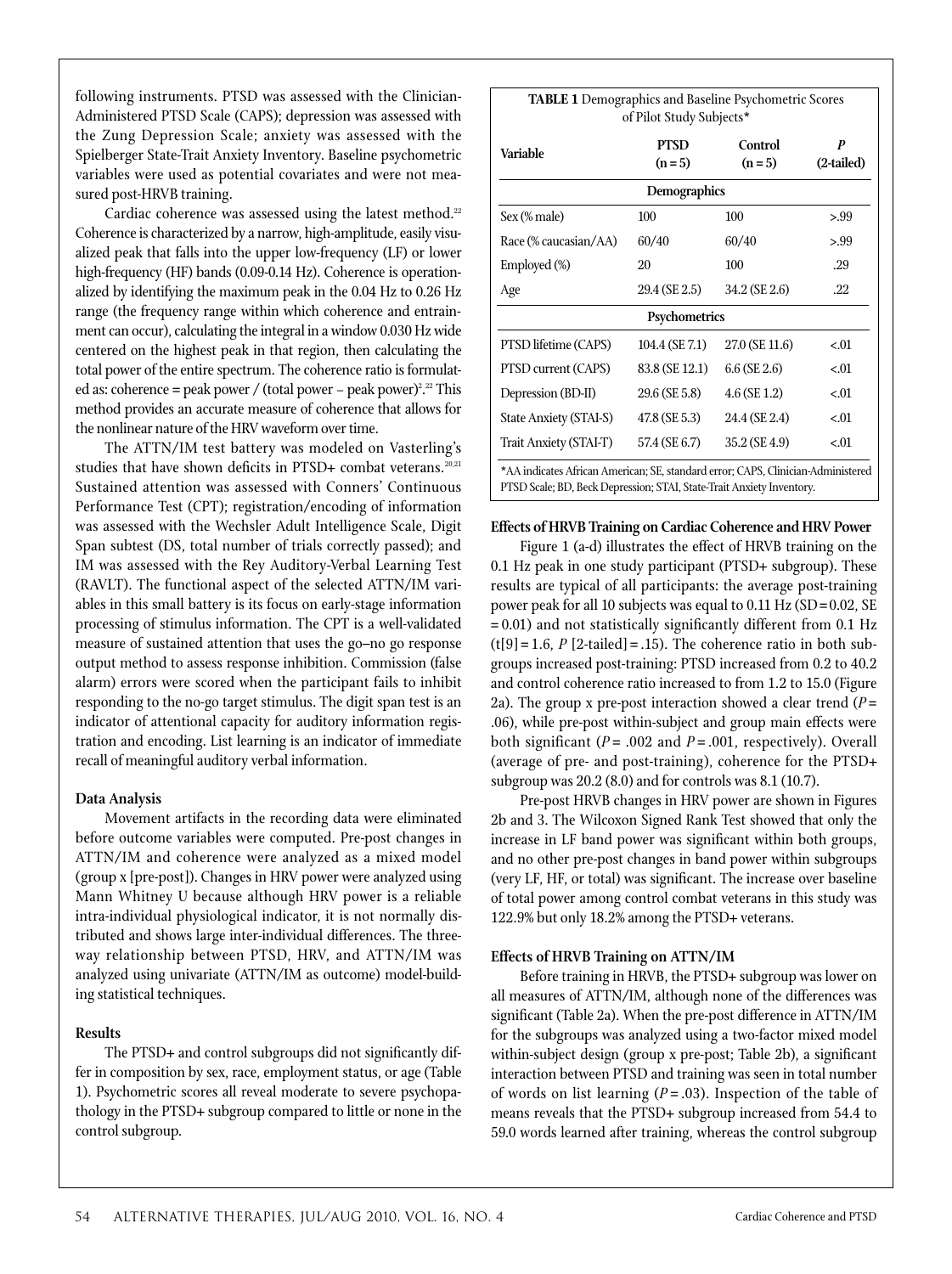

declined negligibly from 56.6 to 56.5 words learned. A significant main effect of training was seen as improvement in commissions T score (a decrease in commissions means a reduction in dysinhibition) and digits backward (*P*=.05 and *P*=.03, respectively).

## **The Relationship Between PTSD, HRV, and ATTN/IM in PTSD+ Combat Veterans**

The PTSD+ subgroup was analyzed separately for relationships between HRV and ATTN/IM because it is the population of interest, and there was a significant PTSD x coherence interaction. Variable selection performed to motivate the model revealed that CAPS Criterion C (Avoidance, CAPSA) was the only psychometric measure with acceptable correlations with all psychometric variables. Coherence, quantified as percentage change from pre-training, was chosen as the indicator of HRV change because of its physiological significance and because it was significantly intercorrelated with both CAPSA  $(P = .01)$  and change in commissions (*P*=.02). Partial and semi-partial correlation was used to assess how controlling for percent change in coherence affected the relationship between CAPSA and change in commissions. Results revealed that the zero-order correlation between

CAPSA and commissions decreased from .92 to .85 (partial) to .41 (semi-partial), with 1-tailed *P* going from .01 to .08 to .30, respectively. This result suggests that percent change in coherence, not CAPSA, is predictive of improvement in commissions.

#### **Clinical vs Statistical Significance of the Pilot Study Results**

The HRVB intervention produced statistically significant outcomes, but as a clinical intervention, the effects must be clinically meaningful also. Review of CPT commissions treatment effect sizes indicated that the statistically significant improvement in CPT commissions found in the pilot study is comparable to effect sizes produced by standard treatments. For example, the effect size of the change in CPT commissions in the PTSD+ subgroup in the pilot study was 0.72, which compares favorably with the published effect size of 0.39 of methylphenidate treatment on decreased CPT commissions.23 The effect size of transdermal nicotine patch–reduced CPT commissions was reported to be 1.0.24

#### **Limitations of the Pilot Study**

Though the data from the pilot study suggest that HRVB improves some measures of ATTN/IM, these statistical findings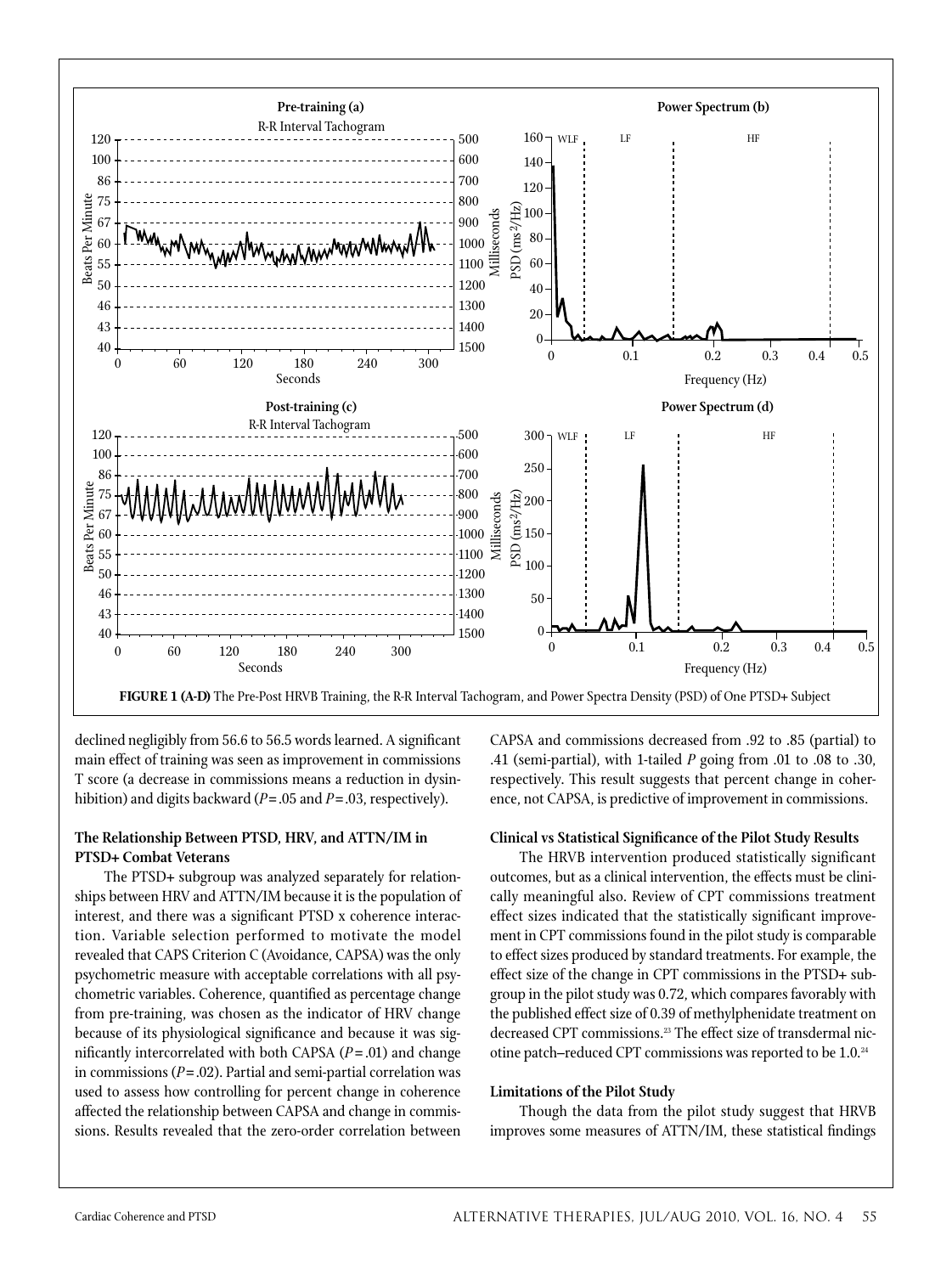

may be unstable due to the small subgroup size. The small subgroup size also lowers validity of the results due to limited generalizability. Another limitation of the pilot study is that the physiological data did not include integrated recording of HRV with respiration rate and/or pulse transit time, two variables whose measurement would be necessary to demonstrate that coherence reflects time-locked physiological entrainment. Changes in severity of PTSD symptoms were also not assessed post-HRVB training. Lastly, post-HRVB improvements were only assessed immediately upon conclusion of the final training session, and so it is not known how persistent over time the observed effects of HRVB will be on improved coherence and ATTN/IM.

## **Discussion**

The trends of the model tested in this pilot study are promising, and given that the subgroups in this pilot study were small, robust effect sizes large enough to produce statistical significance were observed for some of the outcomes. Results of our pilot study indicate that HRVB produces cardiac coherence, shown as increases in HRV power in the LF frequency band. The beneficial effects of being in a state of increased coherence were then related to improved performance on ATTN/IM, measured as reduced commissions on a go–no go test and increased digit span backward and list learning.

Cardiac coherence appears to be central to a range of funda-

mental learning and information processing that are part of everyday life. We have previously shown that vagal control of cardiac deceleration is critical for acquisition of eye-blink and heart rate conditioned responding in healthy controls<sup>25</sup> and is also significantly related to these forms of associative learning and ATTN/IM in combat veterans with and without PTSD.12,26 Furthermore, normal cardiac deceleration associated with the immediate, short-duration registration component of the orienting response appears to be eliminated in PTSD.26 Low tonic vagal tone, which is associated with PTSD, appears to cause problems maintaining an adequate level of physiological background necessary for attention to environmental stimulation and events.<sup>27</sup> Thus, when sympathetic tonus prevails over normal resting parasympathetic state, vigilance is disrupted.

The relationship between heart rate deceleration and information processing is stated in the intake-rejection hypothesis that heart and brain form an integrated feedback system of perception, autonomic response, and cognitive processing.28-31 Cardiac deceleration supports motivated attention to the external environment (vigilance) and response selection; cardiac acceleration supports motivated inattention to the environment and internal information processing (sustained attention) and response output. The greater the initial cardiac deceleration (parasympathetic pulse) after stimulus perception, the greater the efficiency of processing of stimulus type (eg, life-threatening,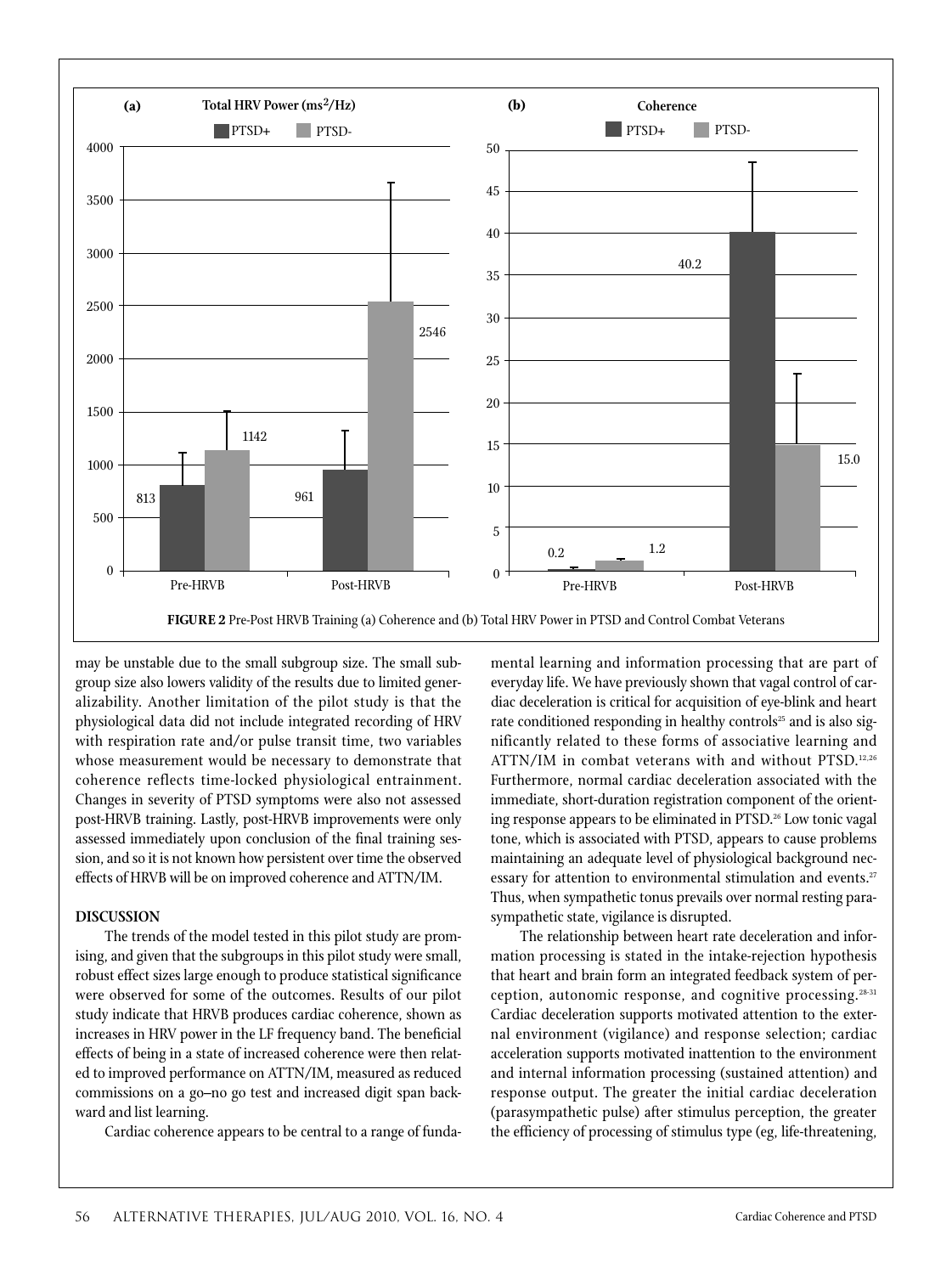

warning or danger, safe or neutral) and response selection. Intake-rejection has been found in humans consistently across a wide variety of stimuli and task parameters.<sup>32</sup> Cardiac deceleration is now recognized as being a potent marker of the attentionfocusing pre-performance routine found in enhanced performance output of skilled activities such as rifle marksmanship and golf putting.<sup>33</sup> In contrast, during sustained attention to the response performance itself, there is a marked phasic withdrawal of vagal tone and consequent cardiac acceleration to support response output and performance. Among active duty military personnel (without combat stress), enhanced performance under conditions of high stress was associated with greater suppression of vagal tone.<sup>34</sup>

 All participants achieved cardiac coherence (0.1 Hz peak) as result of HRVB training. Both subgroups of participants were shown to have consolidated HRV power from across the frequency spectrum into the coherence (LF) frequency band even though total HRV power did not significantly increase in either subgroup. The relatively small increase over baseline of total power among PTSD+ veterans (18.2%) in comparison to controls (122.9%) suggests that PTSD+ veterans, although able to achieve coherence, were in a state of depletion of total HRV power and limited in

their ability to marshal a full response to the intervention, at least within the 4-week time frame of this pilot study. In contrast, the surge in HRV power demonstrated by the controls is a likely indicator of enhanced resilience that will be reflected in attention and mental and emotional flexibility and is expected to predict enhanced self-regulation of affect, greater degree of behavioral adaptability, and more positive emotions and relationships.

Veterans in the PTSD+ subgroup demonstrated significant improvements in ATTN/IM accompanied by a significant consolidation of HRV power into the LF frequency band with only a small (nonsignificant) increase in total HRV power, suggesting that some additional factors are contributing to the beneficial effects of cardiac coherence. One possible such factor is increased neural synchronization. Synchronized brain activity resulting from cardiac vagal afference (originally thought to be baroreceptor feedback but later understood to be heart rate) constitutes a mechanism by which performance of perceptual information processing can be modulated.<sup>22,35</sup> Heart rate deceleration is the modulation mechanism by which the onset of synchronized alpha activity is prevented when attending to external sensory information, as synchronized alpha activity interferes with the transmission and processing of external information. In terms of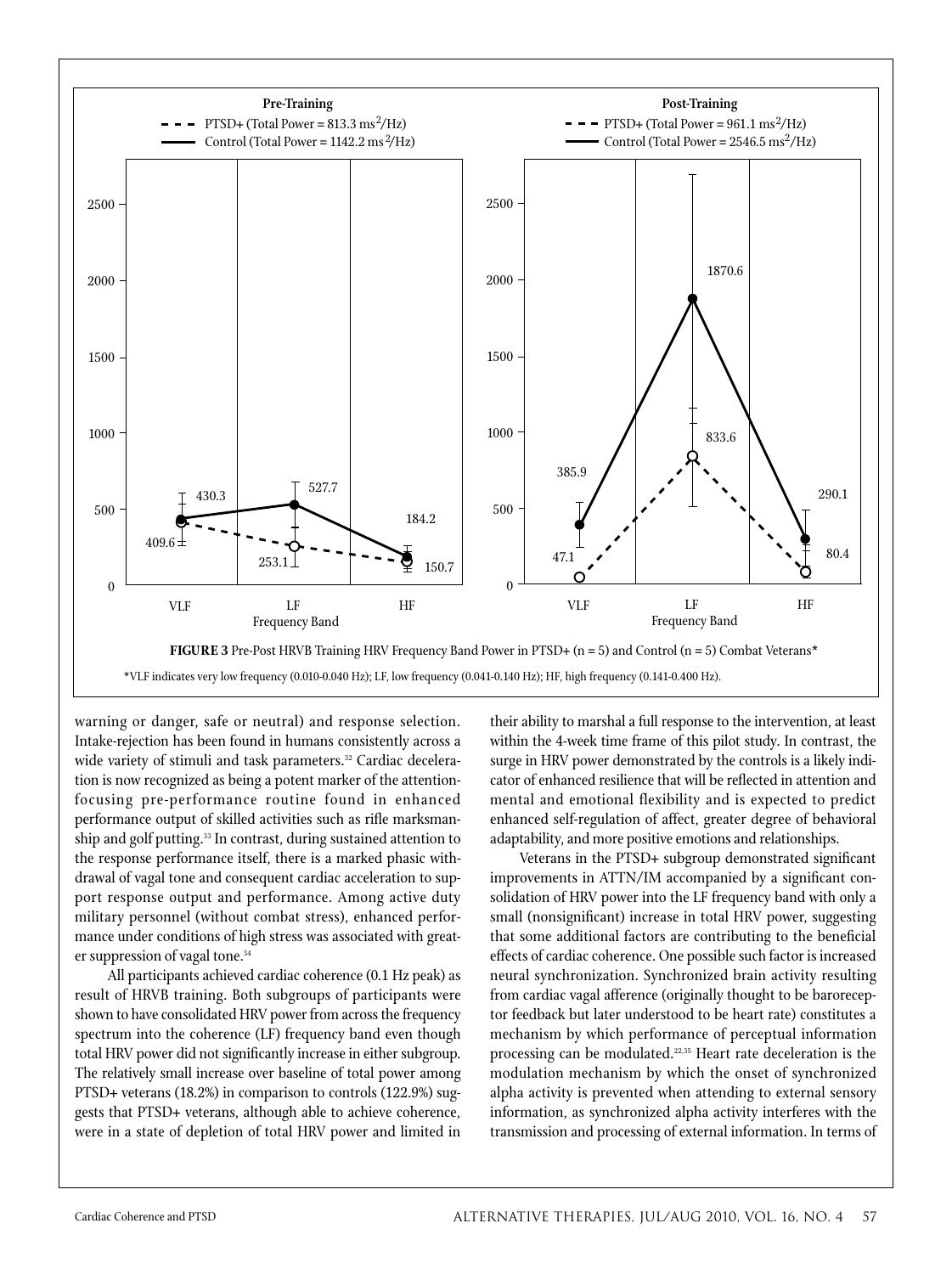|                             | <b>TABLE 2A</b> Pre-Post HRVB Training Changes in Attention and Immediate Memory (ATTN/IM) |                            |                             |                                                |                                               |                                                     |                                                       |                                     |                                      |                                       |                                    |
|-----------------------------|--------------------------------------------------------------------------------------------|----------------------------|-----------------------------|------------------------------------------------|-----------------------------------------------|-----------------------------------------------------|-------------------------------------------------------|-------------------------------------|--------------------------------------|---------------------------------------|------------------------------------|
|                             |                                                                                            | <b>Commissions</b><br>Pre- | <b>Commissions</b><br>Post- | <b>Digits</b><br>Forward<br>$#$ Trials<br>Pre- | <b>Digits</b><br>Forward<br># Trials<br>Post- | <b>Digits</b><br><b>Backward</b><br>#Trials<br>Pre- | <b>Digits</b><br><b>Backward</b><br># Trials<br>Post- | List<br>Learning<br>Trial 1<br>Pre- | List<br>Learning<br>Trial 1<br>Post- | List<br>Learning<br><b>Total Pre-</b> | List<br>Learning<br>Total<br>Post- |
| <b>PTSD</b><br>$(n=5)$      | Mean                                                                                       | 48.5                       | 41.6                        | 10.8                                           | 10.8                                          | 6.4                                                 | 8.0                                                   | 7.0                                 | 8.4                                  | 54.4                                  | 59.0                               |
|                             | (SD)                                                                                       | (9.0)                      | (9.5)                       | (4.0)                                          | (3.1)                                         | (1.1)                                               | (2.2)                                                 | (1.5)                               | (1.8)                                | (8.2)                                 | (10.0)                             |
| Control<br>$(n=5)$<br>Total | Mean                                                                                       | 46.7                       | 45.2                        | 11.2                                           | 12.2                                          | 7.2                                                 | 8.2                                                   | 7.8                                 | 8.0                                  | 56.6                                  | 56.5                               |
|                             | (SD)                                                                                       | (12.0)                     | (4.6)                       | (1.3)                                          | (2.0)                                         | (1.5)                                               | (0.9)                                                 | (2.6)                               | (3.4)                                | (9.6)                                 | (13.6)                             |
|                             | Mean                                                                                       | 47.5                       | 43.2                        | 11.0                                           | 11.4                                          | 6.8                                                 | 8.1                                                   | 7.4                                 | 8.2                                  | 55.5                                  | 57.9                               |
|                             | (SD)                                                                                       | (9.2)                      | (7.5)                       | (2.9)                                          | (2.6)                                         | (1.3)                                               | (1.6)                                                 | (2.1)                               | (2.4)                                | (8.5)                                 | (11.0)                             |

| <b>TABLE 2B</b> Significance of Pre-Post HRVB Training Changes in<br>$ATTN/IM$ (All Comparisons $df = 1,8$ ) |             |          |                        |  |  |  |
|--------------------------------------------------------------------------------------------------------------|-------------|----------|------------------------|--|--|--|
| <b>ATTN/IM Variable</b>                                                                                      | <b>PTSD</b> | Pre-Post | <b>Pre-Post x PTSD</b> |  |  |  |
| Commissions                                                                                                  | .85         | .05      | .25                    |  |  |  |
| Digit forward # trials                                                                                       | .58         | .40      | .54                    |  |  |  |
| Digit backward # trials                                                                                      | .60         | .03      | .40                    |  |  |  |
| List learning trial 1                                                                                        | .73         | .41      | .11                    |  |  |  |
| List learning total                                                                                          | .91         | -31      | .03                    |  |  |  |

the synchronizing effect on cortical alpha rhythm (via thalamus), it is the pattern and stability of the vagal afferent input from the heart that is significant and not the strength or number of these neural afferent signals. In situations involving the intake of sensory information, a decrease in heart rate translates into a reduction in the probability of the occurrence of EEG alpha activity.<sup>36</sup>

The degree of synchronized activity varies depending on the needs of the moment. It is this flexibility that allows us to quickly adapt to changing demands, such as focusing on external sensory input or an internal process. This is reflected in the alpha rhythm, which increases in amplitude and distribution when the neural populations are more tightly coupled—and are not involved in processing external sensory information.<sup>10,22</sup> Under these circumstances, cognitive performance of tasks involving the processing of external sensory information is reduced. When heart rate increases, the activity and amplitude of the alpha synchronization also tend to increase, the effect of which is to facilitate internal processing and response output at the expense of intake and processing of external information.36

The preliminary data from this pilot are consistent with this model. Increased cardiac coherence reflects incorporation of a greater cardiac deceleration component into HRV due to enhanced output of the parasympathetic arm of the ANS. Intake and registration of stimulus information should therefore be facilitated, leading to greater efficiency and level of performance of response output. Prior to HRVB, the tendency (especially among the PTSD+ veterans) is toward underactivation of vigilance and overactivation of response output to environmental stimulation.

The cardiac coherence–improving effects of HRVB are to promote improved intake of stimulus information and accuracy of response output. This is seen as decreased commissions on go–no go testing, which demonstrate reduction in dysinhibition, increased registration on digit span backward, and greater attentional capacity and immediate recall on word list learning. These improvements in early-stage information processing of stimulus information have apparent ecological validity and highly beneficial effects on activities of daily living and everyday function in the real world. There is in addition important and obvious military relevance for fitness and return to duty associated with the better attention, reduced dysinhibition, increased accuracy of responding, and greater registration and immediate recall of information resulting from HRVB.

 The effects of vagal control of cardiac coherence on improvement of intake of environmental information attention are related to improvements in self-regulation of affect by the individual.37-39 Low vagal tone is associated with poor self-regulation, impaired environmental responsivity, lack of behavioral flexibility, imbalance of stress hormones, and proneness to disease; high vagal tone is associated with the ability to self-regulate and thus to have greater behavioral flexibility and adaptability to the environment.7 HRVB also has been shown to improve symptomatology in clinical groups and heightened well-being in otherwise healthy individuals: increase in positive affect and decrease in cortisol among normal working adults<sup>40</sup>; improvement in selfreported depression in elderly patients with congestive heart failure<sup>41</sup>; significant reduction in anxiety in HIV+ patients<sup>42</sup>; and reduced blood pressure and improved emotional health in hypertensive employees.<sup>43</sup>

All 10 of the pilot study participants expressed enthusiasm about their experience in the HRVB pilot study and their perception of its benefit to everyday living. The PTSD+ veterans were particularly enthusiastic about the benefits of HRVB, as shown by this statement that one of the PTSD+ veterans made to study personnel during the final debriefing:

*I am an OIF and Gulf War veteran. I recently returned from Iraq, where I experienced 5 IEDs and 1 RPG explo-*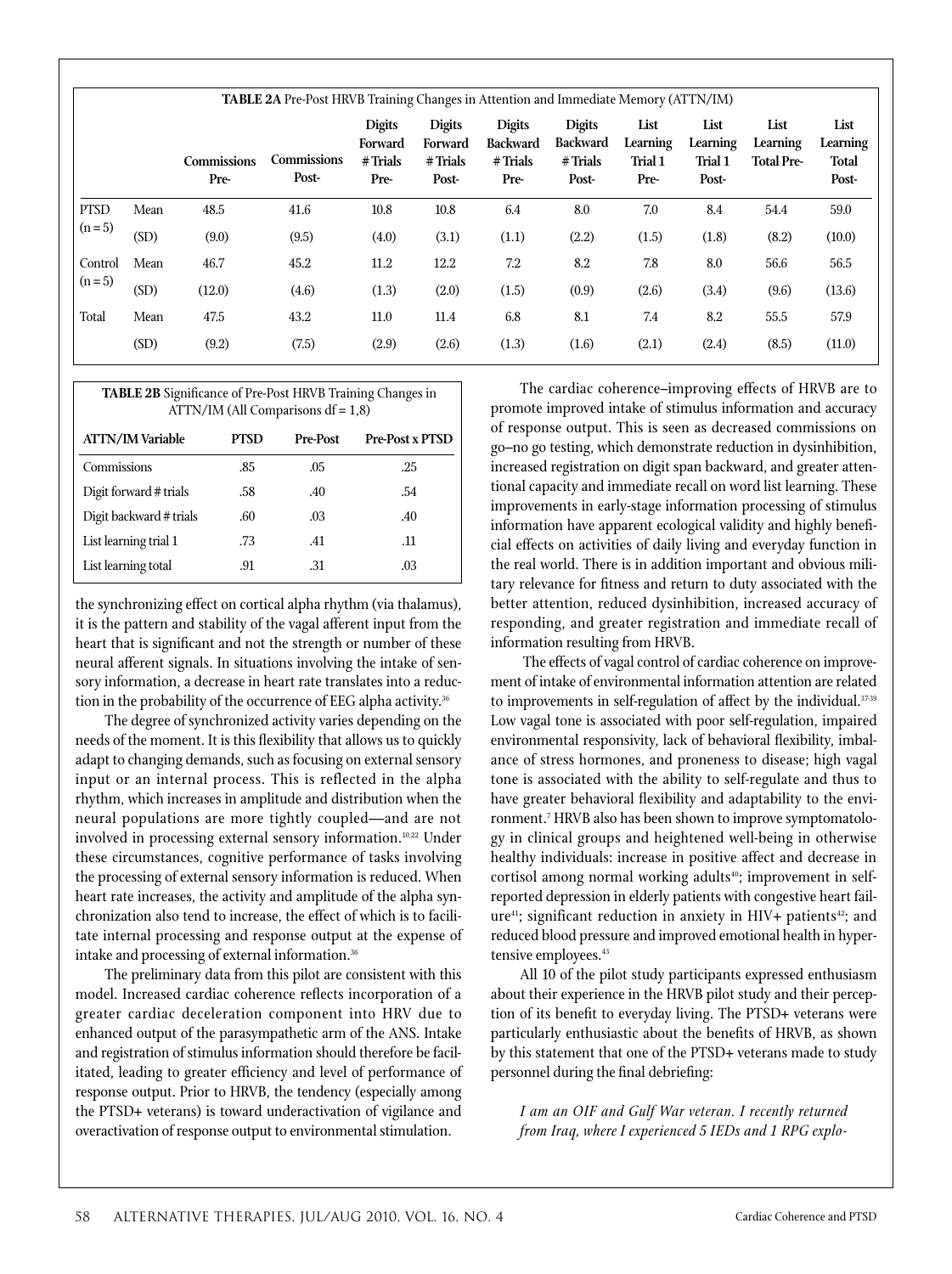*sions. To deal with all the pain I felt after I got back I self-medicated for several months with alcohol and marijuana, but after weaning off of both I was determined not to use narcotics of any kind to cope with the pain. Being part of this experimental HRV biofeedback program has changed my life and given me a practical, non-medicated way to reduce the pain and handle the stress. One time in particular, stress from [the] relationship with my wife was robbing me of sleep and causing me to lose control. I remembered the biofeedback tool and after about 30 minutes of practice I was calm and able to go back to sleep. The benefits of HRVB are so much better than medication because I am learning a way to self-regulate anywhere, anytime without risk of dependency or that drugged feeling. I'm so grateful for being part of this pilot study. My last BP reading was 115/76, compared to previously when it was 120/95. My heart rate has dropped from the 90s to the 70s.*

A parasympathetic basis of positive emotional, social, and affiliative responding is provided by Porges' polyvagal theory $44-47$ ; however, this theory has also been criticized.<sup>48,49</sup> The polyvagal theory states that three phylogenetically ordered autonomic subsystems have developed: (1) immobilization (eg, feigning death, vasovagal syncope, and behavioral shutdown); (2) mobilization (eg fight-flight behaviors); and (3) affiliation and social communication. The social and affiliative vagal subsystem is the most recently evolved and serves to foster in safe circumstances calm behavioral states by inhibiting sympathetic influences to the heart and dampening the hypothalamic-pituitary-adrenal axis. Vagal fibers ("smart vagal") arising from the ventral vagal nucleus ambiguus produce cardiac deceleration under environmental conditions, fostering social behavior. In mammals, for which this vagal component is myelinated, the brain stem nuclei regulating face and neck muscles evolutionarily integrated with the nucleus ambiguus so as to couple social engagement behaviors with vagally-regulated physiologic states

In response to threats, the mobilization system is dependent on the functioning of the sympathetic nervous system. Activation of the central nucleus of the amygdala by warning signals inhibits dorsal (and ventral) nuclei of the vagus and medullary nuclei, and simultaneously activates medullary sympathoexcitatory neurons, leading to an increase in HR.<sup>39</sup> The most phylogenetically primitive component, the immobilization system, is dependent on the unmyelinated vagus, which is shared with most vertebrates, including reptiles and amphibians. The unmyelinated vagus originates in the dorsal motor nucleus of the vagus.

Thus, in addition to causing deficits in attention and immediate memory, reduction in cardiac coherence due to disruption of control of heart rate deceleration from ventral vagal parasympathetic influence appears to be the mechanism underlying the heterogeneous affective and interoceptive (including fear) symptoms of PTSD.50-53 HRVB is being used at several VA facilities around the United States as a treatment modality and in pilot research studies with PTSD+ OIF/OEF combat veterans for symptom reduction of PTSD. The application of HRVB to increase cardiac coherence thus has significance for improvement of everyday function both for the early stage information processes of attention and immediate memory and for emotional well-being.

#### **References**

- 1. Hoge CW, Castro CA, Messer SC, McGurk D, Cotting DI, Koffman RL. Combat duty in Iraq and Afghanistan, mental health problems, and barriers to care. *N Engl J Med.* 2004;351(1):13-22.
- 2. Friedman MJ. Acknowledging the psychiatric cost of war. *N Engl J Med.* 2004;351(1):75-77.
- 3. Hoge CW, Auchterlonie JL, Milliken CS. Mental health problems, use of mental health services, and attrition from military service after returning from deployment to Iraq or Afghanistan. *JAMA.* 2006;295(9):1023-1032.
- 4. Tanelian TL, Jaycox LH, eds. *Invisible Wounds of War: Psychological and Cognitive Injuries, Their Consequences, and Services to Assist Recovery.* Santa Monica, CA: RAND Center for Military Health Policy Research; 2008.
- 5. Cohen H, Benjamin J. Power spectrum analysis and cardiovascular morbidity in anxiety disorders. *Auton Neurosci.* 2006;128(1-2):1-8.
- 6. Cohen H, Kotler M, Matar MA, et al. Analysis of heart rate variability in posttraumatic stress disorder patients in response to a trauma-related reminder. *Biol Psychiatry.* 1998;44(10):1054-1059.
- 7. Friedman BH. An autonomic flexibility-neurovisceral integrationmodel of anxiety and cardiac vagal tone. *Biol Psychol.* 2007;74(2):185-199.
- 8. Sack M, Hopper JW, Lamprecht F. Low respiratory sinus arrhythmia and prolonged psychophysiological arousal in posttraumatic stress disorder: heart rate dynamics and individual differences in arousal regulation. *Biol Psychiatry.* 2004;55(3):284-290.
- 9. Sahar T, Shalev AY, Porges SW. Vagal modulation of responses to mental challenge in posttraumatic stress disorder. *Biol Psychiatry.* 2001;49(7):637-643.
- 10. McCraty R. Coherence: bridging personal, social, and global health. *Altern Ther Health Med.* 2010;16(4):10-24.
- 11. Lloyd A, Brett D, Wesnes K. Coherence training In children with attention-deficit hyperactivity disorder: cognitive functions and behavioral changes. *Altern Ther Health Med.* 2010;16(4):34-42.
- 12. Ginsberg JP, Ayers E, Burriss L, Powell DA. Discriminative delay Pavlovian eyeblink conditioning in veterans with and without Posttraumatic Stress Disorder. *J Anxiety Disord.* 2008;22(5):809-823.
- 13. Hansen AL, Johnsen BH, Thayer JF. Vagal influence on working memory and attention. *Int J Psychophysiol.* 2003;48(3):263-274.
- 14. McCraty R. Influence of cardiac afferent input on heart-brain synchronization and cognitive performance. *Int J Psychophysiol.* 2002;45:72-73**.**
- 15. Merrill CA, Jonsson MA, Minthon L, et al. Vagus nerve stimulation in patients with Alzheimer's disease: Additional follow-up results of a pilot study through 1 year. *J Clin Psychiatry.* 2006;67(8):1171-1178.
- 16. Bremner JD, Scott TM, Delaney RC, et al. Deficits in short-term memory in posttraumatic stress disorder. *Am J Psychiatry.* 1993;150(7):1015-1019.
- 17. Gilbertson MW, Gurvits TV, Lasko NB, Pitman RK. Neuropsychological asessment of Vietnam combat veterans with and without PTSD. *Ann N Y Acad Sci.* 1997 Jun 21;821:476-479.
- 18. Dickie EW, Brunet A, Akerib V, Armony JL. An fMRI investigation of memory encoding in PTSD: Influence of symptom severity. *Neuropsychologia.* 2008;46(5):1522-1531.
- 19. Geuze E, Vermetten E, Ruf M, de Kloet CS, Westenberg HG. Neural correlates of associative learning and memory in veterans with posttraumatic stress disorder. *J Psychiatr Res.* 2008;42(8):659-669.
- 20. Vasterling JJ, Brailey K, Constans JI, Sutker PB. Attention and memory dysfunction in posttraumatic stress disorder. *Neuropsychology.* 1998;12(1):125-133.
- 21. Vasterling JJ, Duke LM, Brailey K, Constans JI, Allain AN Jr, Sutker PB. Attention, learning, and memory performances and intellectual resources in Vietnam veterans: PTSD and no disorder comparisons. *Neuropsychology.* 2002;12(1):5-14.
- 22. McCraty R, Atkinson M, Tomasino D, Bradley RT. The coherent heart: Heart-brain interactions, psychophysiological coherence, and the emergence of system-wide order. Integral Review, 2009;5(2):10-115.
- 23. Boonstra AM, Kooij JJ, Oosterlaan J, Sergeant JA, Buitelaar JK. Does methylphenidate improve inhibition and other cognitive abilities in adults with childhood-onset ADHD*? J Clin Exp Neuropsychol.* 2005;27(3):278-298.
- 24. Poltavski DV, Petros T. Effects of transdermal nicotine on attention in adult non-smokers with and without attentional deficits. *Physiol Behav.* 2006;87(3):614-624.
- 25. Tapp W, Servatius R, Hunt J, Powell DA. Vagal activity predicts eyeblink conditioning in human subjects. *Neuroreport.* 1997;8(5):1203-1207.
- 26. Ginsberg JP, Ayers E, Burriss L, Powell DA. Disruption of bradycardia associated with discriminative conditioning in combat veterans with PTSD. *Neuropsychiatr Dis Treat.* 2008;4(3):635-646.
- 27. Ginsberg JP. Autonomic control of heart rate and heart rate variability: influences on orienting and iInformation processing in combat veterans with PTSD. In: Powell DA, ed. *Central Nervous System Control of Learned Autonomic Adjustments.* Kerala, India: Research Signposts; 2010:79-114.
- 28. Lacey BC, Lacey JI. Change in heart period: a function sensorimotor event timing within the cardiac cycle. *Physiol Psychol.* 1977;5(3):383-393.